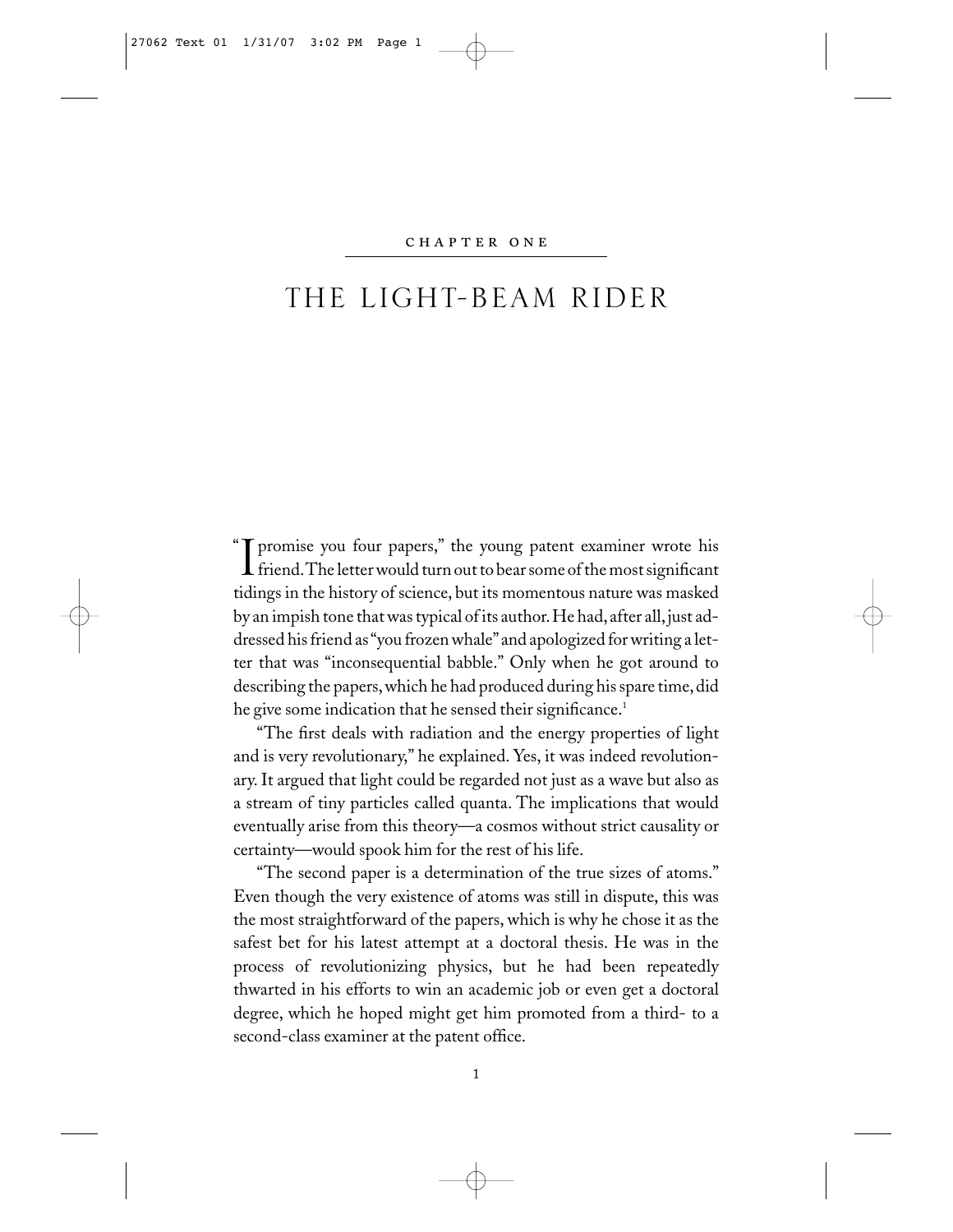#### 2 WALTER ISAACSON

The third paper explained the jittery motion of microscopic particles in liquid by using a statistical analysis of random collisions. In the process, it established that atoms and molecules actually exist.

"The fourth paper is only a rough draft at this point, and is an electrodynamics of moving bodies which employs a modification of the theory of space and time." Well, that was certainly more than inconsequential babble. Based purely on thought experiments—performed in his head rather than in a lab—he had decided to discard Newton's concepts of absolute space and time. It would become known as the Special Theory of Relativity.

What he did not tell his friend, because it had not yet occurred to him, was that he would produce a fifth paper that year, a short addendum to the fourth, which posited a relationship between energy and mass. Out of it would arise the best-known equation in all of physics:  $E=mc^2$ .

Looking back at a century that will be remembered for its willingness to break classical bonds, and looking ahead to an era that seeks to nurture the creativity needed for scientific innovation, one person stands out as a paramount icon of our age: the kindly refugee from oppression whose wild halo of hair, twinkling eyes, engaging humanity, and extraordinary brilliance made his face a symbol and his name a synonym for genius. Albert Einstein was a locksmith blessed with imagination and guided by a faith in the harmony of nature's handiwork. His fascinating story, a testament to the connection between creativity and freedom, reflects the triumphs and tumults of the modern era.

Now that his archives have been completely opened, it is possible to explore how the private side of Einstein—his nonconformist personality, his instincts as a rebel, his curiosity, his passions and detachments—intertwined with his political side and his scientific side. Knowing about the man helps us understand the wellsprings of his science, and vice versa. Character and imagination and creative genius were all related, as if part of some unified field.

Despite his reputation for being aloof, he was in fact passionate in both his personal and scientific pursuits. At college he fell madly in love with the only woman in his physics class, a dark and intense Ser-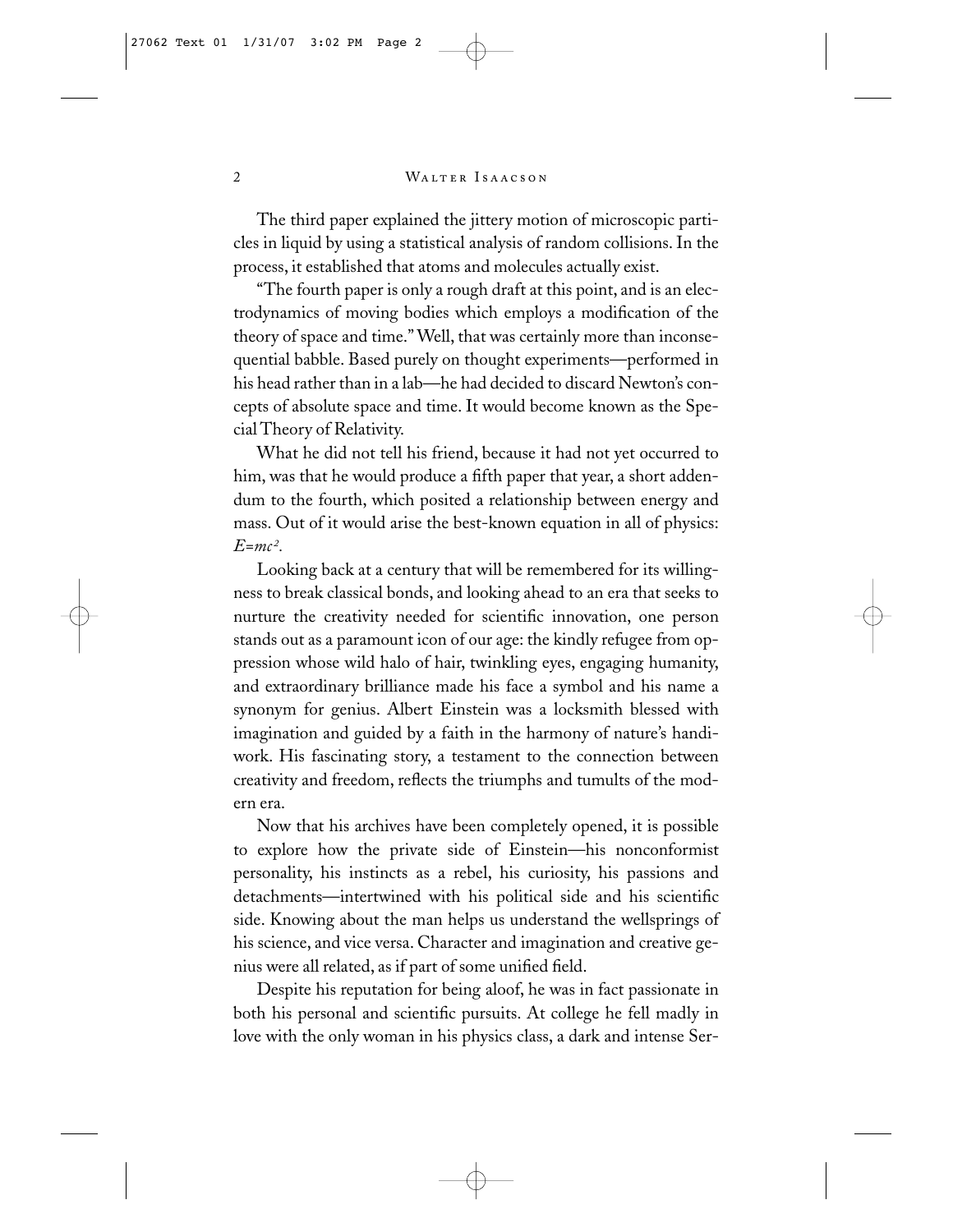bian named Mileva Marić. They had an illegitimate daughter, then married and had two sons. She served as a sounding board for his scientific ideas and helped to check the math in his papers, but eventually their relationship disintegrated. Einstein offered her a deal. He would win the Nobel Prize someday, he said; if she gave him a divorce, he would give her the prize money. She thought for a week and accepted. Because his theories were so radical, it was seventeen years after his miraculous outpouring from the patent office before he was awarded the prize and she collected.

Einstein's life and work reflected the disruption of societal certainties and moral absolutes in the modernist atmosphere of the early twentieth century. Imaginative nonconformity was in the air: Picasso, Joyce, Freud, Stravinsky, Schoenberg, and others were breaking conventional bonds. Charging this atmosphere was a conception of the universe in which space and time and the properties of particles seemed based on the vagaries of observations.

Einstein, however, was not truly a relativist, even though that is how he was interpreted by many, including some whose disdain was tinged by anti-Semitism. Beneath all of his theories, including relativity, was a quest for invariants, certainties, and absolutes. There was a harmonious reality underlying the laws of the universe, Einstein felt, and the goal of science was to discover it.

His quest began in 1895, when as a 16-year-old he imagined what it would be like to ride alongside a light beam. A decade later came his miracle year, described in the letter above, which laid the foundations for the two great advances of twentieth-century physics: relativity and quantum theory.

A decade after that, in 1915, he wrested from nature his crowning glory, one of the most beautiful theories in all of science, the general theory of relativity. As with the special theory, his thinking had evolved through thought experiments. Imagine being in an enclosed elevator accelerating up through space, he conjectured in one of them. The effects you'd feel would be indistinguishable from the experience of gravity.

Gravity, he figured, was a warping of space and time, and he came up with the equations that describe how the dynamics of this curvature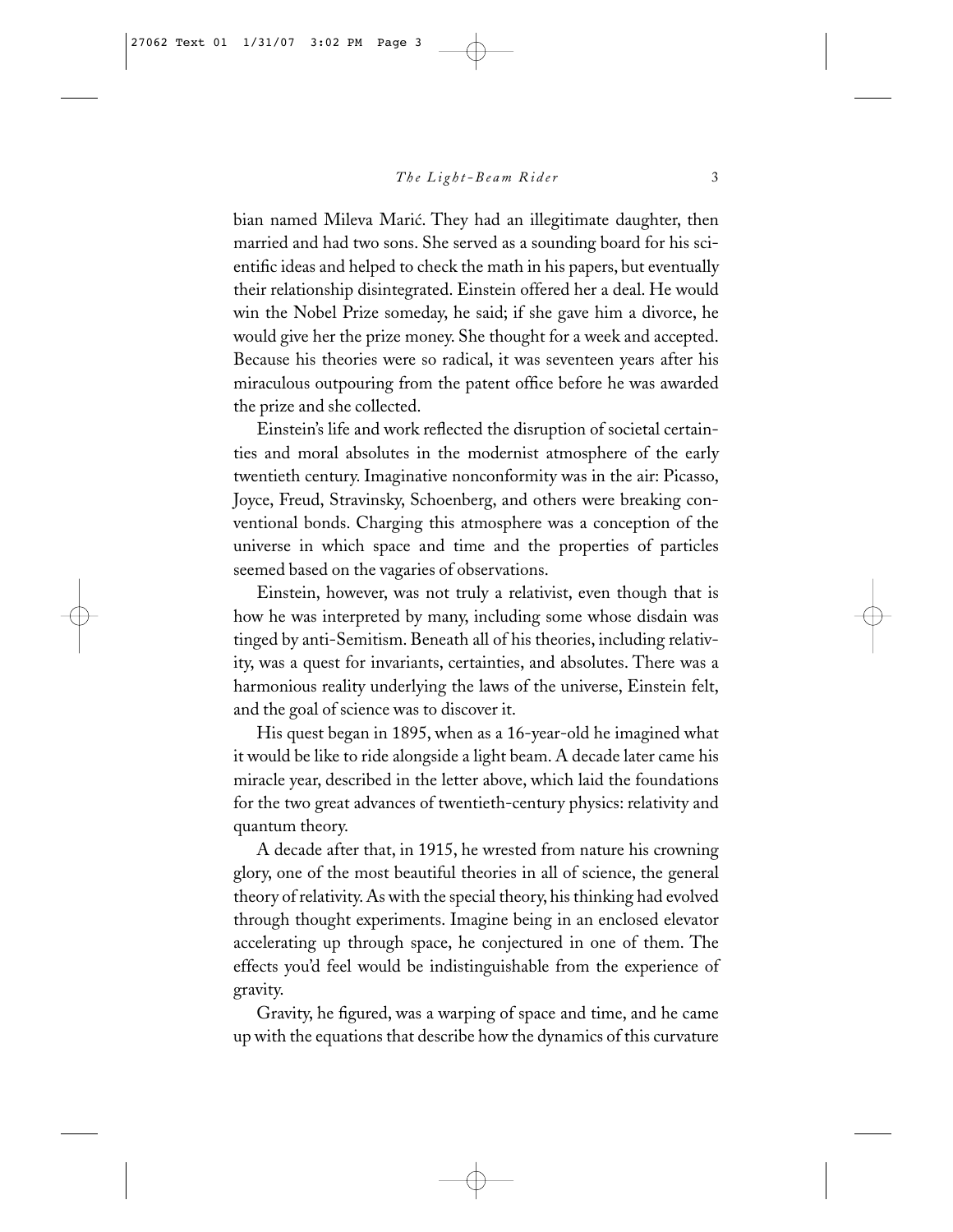#### 4 Walter Isaacson

result from the interplay between matter, motion, and energy. It can be described by using another thought experiment. Picture what it would be like to roll a bowling ball onto the two-dimensional surface of a trampoline.Then roll some billiard balls.They move toward the bowling ball not because it exerts some mysterious attraction but because of the way it curves the trampoline fabric. Now imagine this happening in the four-dimensional fabric of space and time. Okay, it's not easy, but that's why we're no Einstein and he was.

The exact midpoint of his career came a decade after that, in 1925, and it was a turning point. The quantum revolution he had helped to launch was being transformed into a new mechanics that was based on uncertainties and probabilities. He made his last great contributions to quantum mechanics that year but, simultaneously, began to resist it. He would spend the next three decades, ending with some equations scribbled while on his deathbed in 1955, stubbornly criticizing what he regarded as the incompleteness of quantum mechanics while attempting to subsume it into a unified field theory.

Both during his thirty years as a revolutionary and his subsequent thirty years as a resister, Einstein remained consistent in his willingness to be a serenely amused loner who was comfortable not conforming. Independent in his thinking, he was driven by an imagination that broke from the confines of conventional wisdom. He was that odd breed, a reverential rebel, and he was guided by a faith, which he wore lightly and with a twinkle in his eye, in a God who would not play dice by allowing things to happen by chance.

Einstein's nonconformist streak was evident in his personality and politics as well. Although he subscribed to socialist ideals, he was too much of an individualist to be comfortable with excessive state control or centralized authority. His impudent instincts, which served him so well as a young scientist, made him allergic to nationalism, militarism, and anything that smacked of a herd mentality. And until Hitler caused him to revise his geopolitical equations, he was an instinctive pacifist who celebrated resistance to war.

His tale encompasses the vast sweep of modern science, from the infinitesimal to the infinite, from the emission of photons to the expansion of the cosmos. A century after his great triumphs, we are still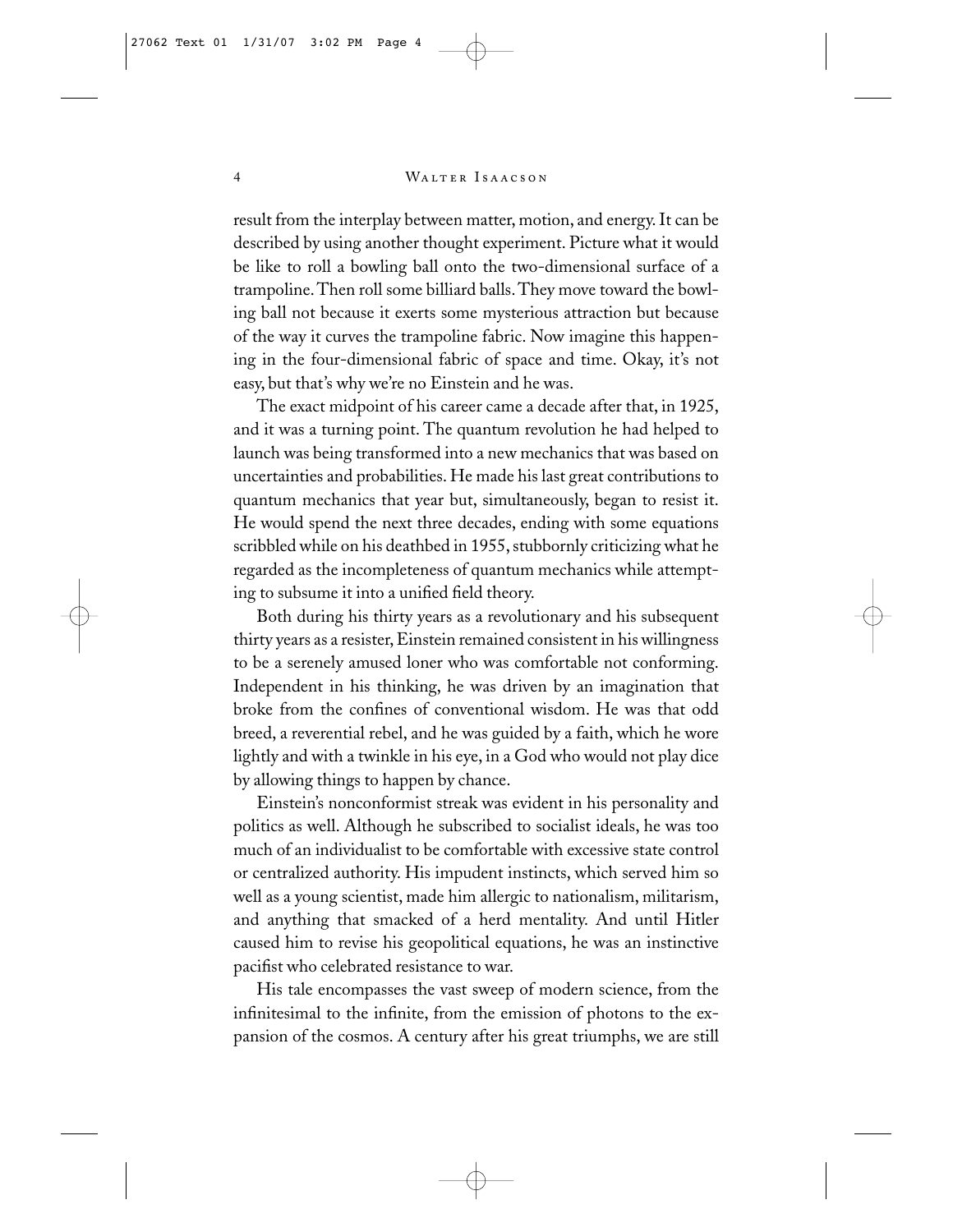## *The Light-Beam Rider* 5

living in Einstein's universe, one defined on the macro scale by his theory of relativity and on the micro scale by a quantum mechanics that has proven durable even as it remains disconcerting.

His fingerprints are all over today's technologies. Photoelectric cells and lasers, nuclear power and fiber optics, space travel, and even semiconductors all trace back to his theories. He signed the letter to Franklin Roosevelt warning that it may be possible to build an atom bomb, and the letters of his famed equation relating energy to mass hover in our minds when we picture the resulting mushroom cloud.

Einstein's launch into fame, which occurred when measurements made during a 1919 eclipse confirmed his prediction of how much gravity bends light, coincided with, and contributed to, the birth of a new celebrity age. He became a scientific supernova and humanist icon, one of the most famous faces on the planet. The public earnestly puzzled over his theories, elevated him into a cult of genius, and canonized him as a secular saint.

If he did not have that electrified halo of hair and those piercing eyes, would he still have become science's preeminent poster boy? Suppose, as a thought experiment, that he had looked like a Max Planck or a Niels Bohr. Would he have remained in their reputational orbit, that of a mere scientific genius? Or would he still have made the leap into the pantheon inhabited by Aristotle, Galileo, and Newton? <sup>2</sup>

The latter, I believe, is the case. His work had a very personal character, a stamp that made it recognizably his, the way a Picasso is recognizably a Picasso. He made imaginative leaps and discerned great principles through thought experiments rather than by methodical inductions based on experimental data.The theories that resulted were at times astonishing, mysterious, and counterintuitive, yet they contained notions that could capture the popular imagination: the relativity of space and time,  $E$ =mc<sup>2</sup>, the bending of light beams, and the warping of space.

Adding to his aura was his simple humanity. His inner security was tempered by the humility that comes from being awed by nature. He could be detached and aloof from those close to him, but toward mankind in general he exuded a true kindness and gentle compassion.

Yet for all of his popular appeal and surface accessibility, Einstein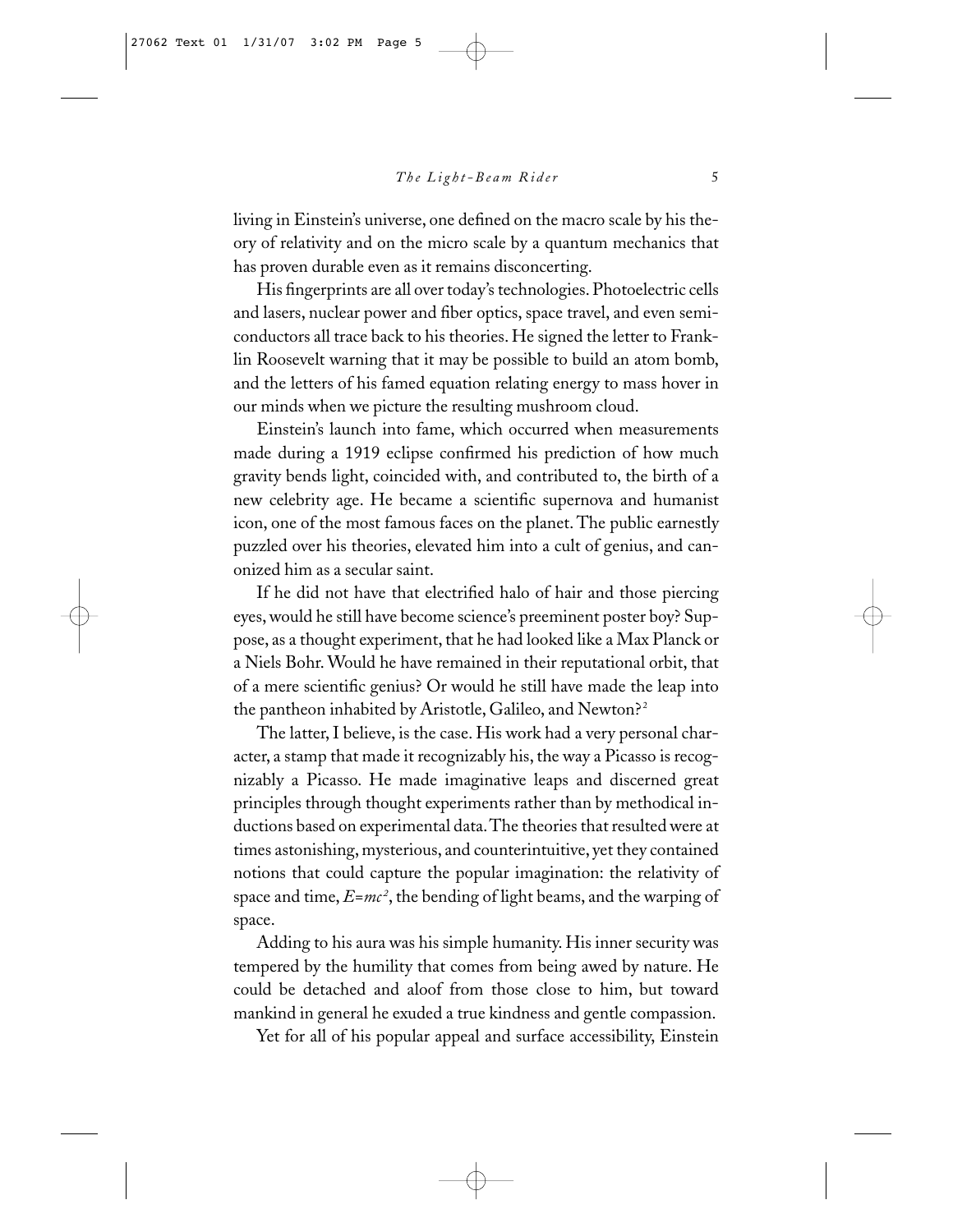## 6 Walter Isaacson

also came to symbolize the perception that modern physics was something that ordinary laymen could not comprehend, "the province of priest-like experts," in the words of Harvard professor Dudley Herschbach.<sup>3</sup> It was not always thus. Galileo and Newton were both great geniuses, but their mechanical cause-and-effect explanation of the world was something that most thoughtful folks could grasp. In the eighteenth century of Benjamin Franklin and the nineteenth century of Thomas Edison, an educated person could feel some familiarity with science and even dabble in it as an amateur.

A popular feel for scientific endeavors should, if possible, be restored given the needs of the twenty-first century. This does not mean that every literature major should take a watered-down physics course or that a corporate lawyer should stay abreast of quantum mechanics. Rather, it means that an appreciation for the methods of science is a useful asset for a responsible citizenry. What science teaches us, very significantly, is the correlation between factual evidence and general theories, something well illustrated in Einstein's life.

In addition, an appreciation for the glories of science is a joyful trait for a good society. It helps us remain in touch with that childlike capacity for wonder, about such ordinary things as falling apples and elevators, that characterizes Einstein and other great theoretical physicists.4

That is why studying Einstein can be worthwhile. Science is inspiring and noble, and its pursuit an enchanting mission, as the sagas of its heroes remind us. Near the end of his life, Einstein was asked by the New York State Education Department what schools should emphasize. "In teaching history," he replied, "there should be extensive discussion of personalities who benefited mankind through independence of character and judgment."<sup>5</sup> Einstein fits into that category.

At a time when there is a new emphasis, in the face of global competition, on science and math education, we should also note the other part of Einstein's answer. "Critical comments by students should be taken in a friendly spirit," he said. "Accumulation of material should not stifle the student's independence." A society's competitive advantage will come not from how well its schools teach the multiplication